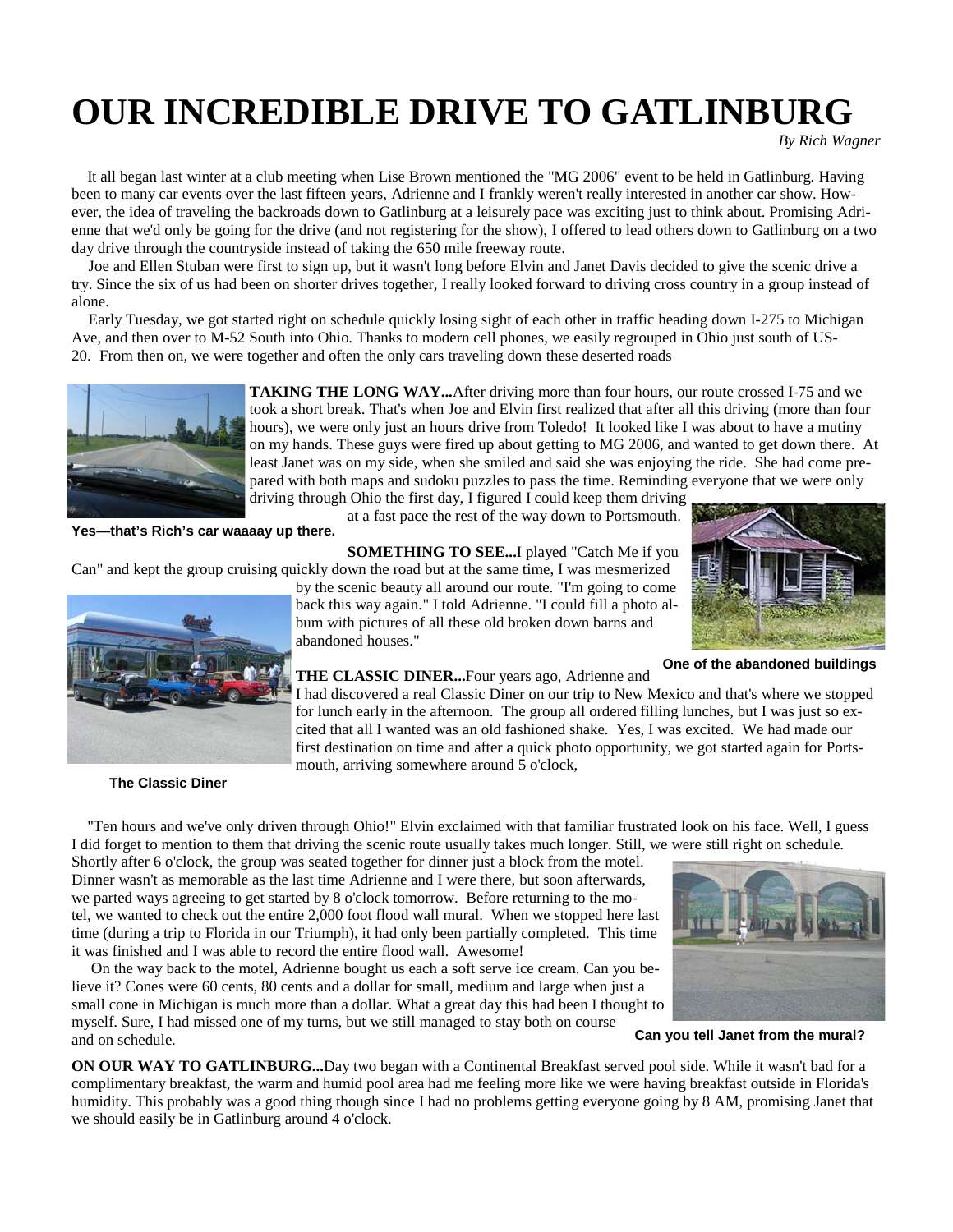#### **OUR INCREDIBLE DRIVE TO GATLINBURG** continued

 The last time I came through Portsmouth, it had been very easy to continue south. This time however, the old US 23 Bridge was gone so I needed to get help. The motel clerk provided instructions for finding the next bridge (about 30 miles away). Elvin and Janet (who had a real map) took the lead to help find the way out of town and soon we were driving through the hills of Kentucky.

 The drive really became more of a thrill ride as we drove up the two lane road, downshifting down to second to make it to the top and then quickly downshifting again to take the hairpin turn at the bottom of the hill only to start back up another one. Leading the pack, I drove this as hard and fast as I could. After all, it was up to me to get them to Gatlinburg on time. This was a hair raising experience for all and I was awestruck watching the trucks (some were tanker trucks) driving up and down these same roads just as fast as we were.

**AN EARLY LUNCH...**Knowing that everyone was expecting lunch but not sure when or where, I asked a friendly gas station attendant where we could stop to eat. Because we took so long fueling our cars and stretching our legs, I had to ask him again where the restaurant was ( I am 60 years old ya know). Kidding him that I couldn't see where he was pointing and look at him the same time, he told me that the uphill road would lead right back onto the highway. I decided to have some fun with the group.

 I pretty much knew where to go, but since I was leading, I thought I'd deliberately lead the group the wrong way up a hill (sure that I'd find my way back to the highway). That clever idea really back fired when (after a wrong turn), angry homeowners came running out yelling at us because we were trespassing! Well, at least there weren't any guns shooting at us and when we made our next turn, just ahead was our choice between McDonald's or a nice looking restaurant. What I didn't know then (but would learn on the way back), there wasn't another place to stop to eat for at least 150 miles.

 We ran into construction from time to time, and once, it was a blasting crew that kept us waiting at least 30 minutes before we began seeing the traffic getting through from the other way. This exhilarating drive up and down the hills continued most of the day until we found ourselves climbing a straight and steady uphill grade just before 4 o'clock on Wednesday.

THE FIRST BREAKDOWN...The drive up and down the hills continued most of the day until we found ourselves climbing a straight and steady uphill grade just before 4 o'clock on Wednesday.

 I was just able to maintain 60 MPH on the climb and we were nearly at the top when we heard and felt a loud bang followed by the familiar thump, thump, thump (just like a car having a blowout would feel). The car was never out of control, and we coasted onto the paved shoulder and then onto the gravel beside it expecting to change the tire (no big deal). Looking back down the road, we saw Elvin stop and pick something up but I had no idea that we had dropped anything.

 What I couldn't understand at first was; how could it not be a flat tire, since everything else seemed just fine before it blew. We didn't have a blowout, the four tires were just fine; it was the drive shaft that had broken in two! Broken about nine inches from the rear U-Joint, the tube literally had torn in half while we were driving 60 MPH. This wasn't at a weld or at any other part that you might expect, but then again, who could ever imagine a drive shaft breaking? Were we overloaded? Let's see; gas tank full, back seat full and the trunk full with a large suitcase on the luggage rack, it certainly was fully loaded for all that stressful uphill climbing.

 We've has some close calls, but this was the first time in our fifteen years of driving, that we were not going to be able to make our destination on our own. I'm always ready for nearly every emergency; but not a broken drive shaft.

 So, there we sat; three cars along route 25E, without a clue where we were! Well, at least it was daylight, no one was injured, and I knew where to have our car towed to. We sent Joe and Ellen off on their own to find their way to Gatlinburg, and after giving Elvin my Hagerty Insurance information, he and Janet left to find out exactly where we were.



**The broken drive shaft under the wheel** 



**Adrienne stuck with a broken car**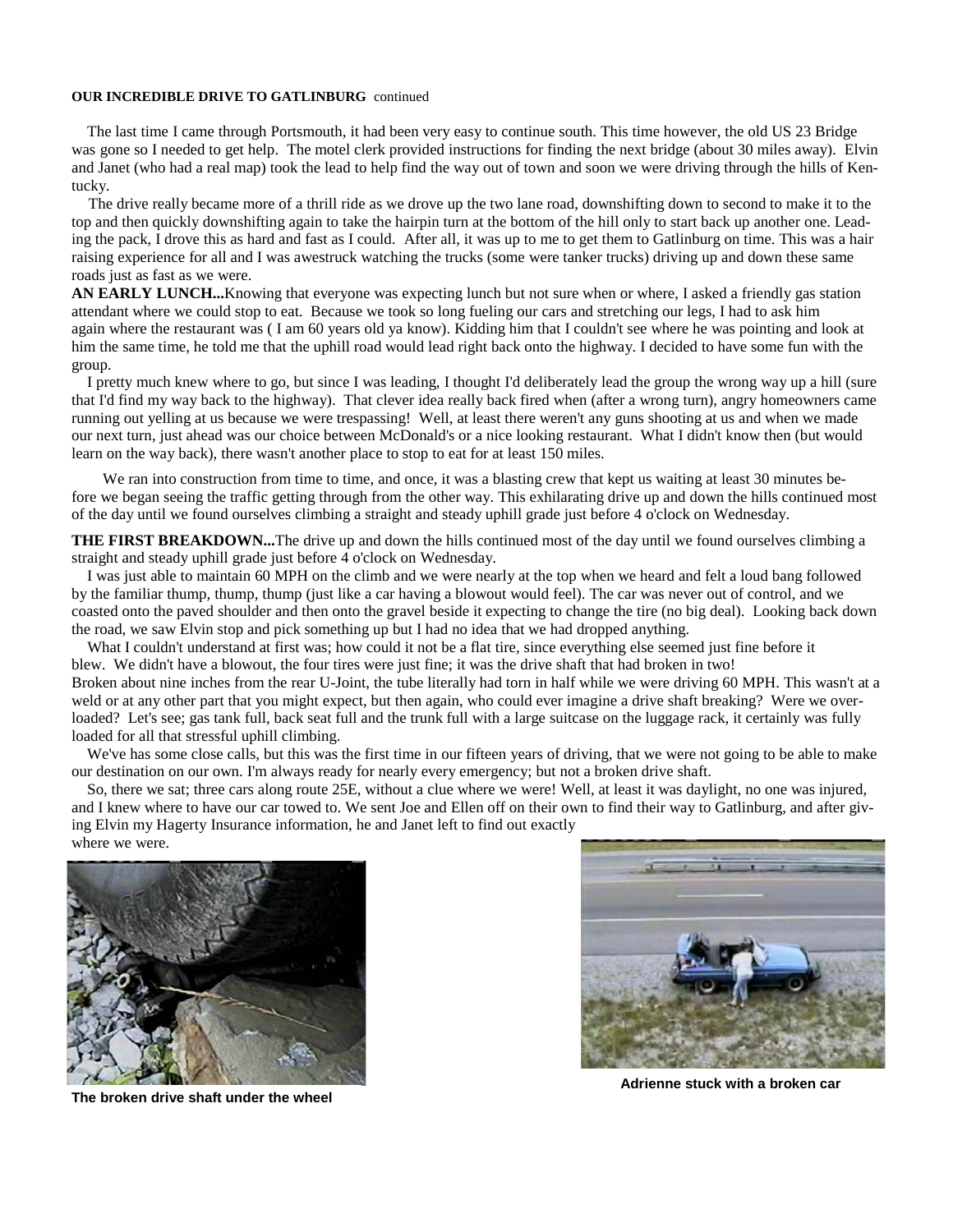#### **OUR INCREDIBLE DRIVE TO GATLINBURG** continued

 I kept thinking that this could not have happened at a better time or place. Had it happened going up or down the hills, we could have gone off the road. Perhaps even worse, if I did manage to stop, we'd surely get smashed by the next car coming over the hill. Never before have we traveled with others, or had cell phones with nationwide service. Good fortune was with us in spite of the problem.

 It wasn't long and we heard from Janet that they found out our location and had called Hagerty Insurance. The next phone call moments later was from Hagerty, assuring us that help was on the way and should arrive within two hours. Elvin and Janet came back once more to make sure we were all right before they headed for Gatlinburg on their own.

Now, if you have to break down in Tennessee in a MG, there's no better time to do it than at the beginning of your trip.

 I had a pocket full of money, a room waiting for us in Gatlinburg and we were heading to what just might be the largest gathering of MGs ever. I stayed focused on getting both us and the car to Gatlinburg. Everything else could wait for tomorrow.

 Within two hours after Elvin and Janet left, the flatbed car hauler arrived and we were on our way with Adrienne riding in the truck cab's back seat.

 Shannon, a 24 year old from Tennessee expertly handled the whole process from pickup to delivery. Ninety miles is quite the long haul, so by the time he had gotten us through both Pigeon Forge and Gatlinburg to our motel, the three of us were no longer strangers.

We told him about us and Shannon sure told us about himself. He told about the time he hauled a car all the way to California, and then there was the story how his daddy (that's right, we're not in Kansas anymore), had restored several older cars selling one



of them for as much as \$35,000.00. Everyone in his family (that includes wife, ten year old daughter and yes, even his two year old son) rides their own dirt bike. He went on to tell us his boy has been walking since he was seven months old.

 Was all of this true? Who knows, but it sure helped pass the time while we rode to Gatlinburg. With Shannon's help, we found a suitable spot to put the car in the parking lot and I settled up with him for the ride. My share of the more than \$300.00 towing bill (Hagerty pays for the hookup and first ten miles) was \$170.00.

 We got checked in, and by 8:00, we walked the short distance for dinner at Burger King, not our usual choice. On the way back, I picked up a 12 pack for me and we settled into our room where we showered and looked forward to a really good night's sleep.

 Me, I went to bed planning thinking I'd be calling a service station in the morning to come get my car.

**Rich & Adrienne arrive in Gatlinburg** 

### **END OF PART ONE**

 These first two days of driving provided some really breathtaking views along the blue highway route. I told Adrienne I could fill a book with photos of all that I've seen. Sure we had problems, but it could have been so much worse. Everything was going to be okay.

 **Coming up next issue:** Back On The Road Again. If you think this story was something, just wait until you read how all of this worked out and what else happened to us during the drive both down to and back up from Gatlinburg. You'll never guess what else happens. This has been our most exciting driving trip ever!





**Guess who's under the car fixing a drive shaft? You guessed it...that's Rich! Hey, isn't that a Hungry Howies box being used as a pillow?**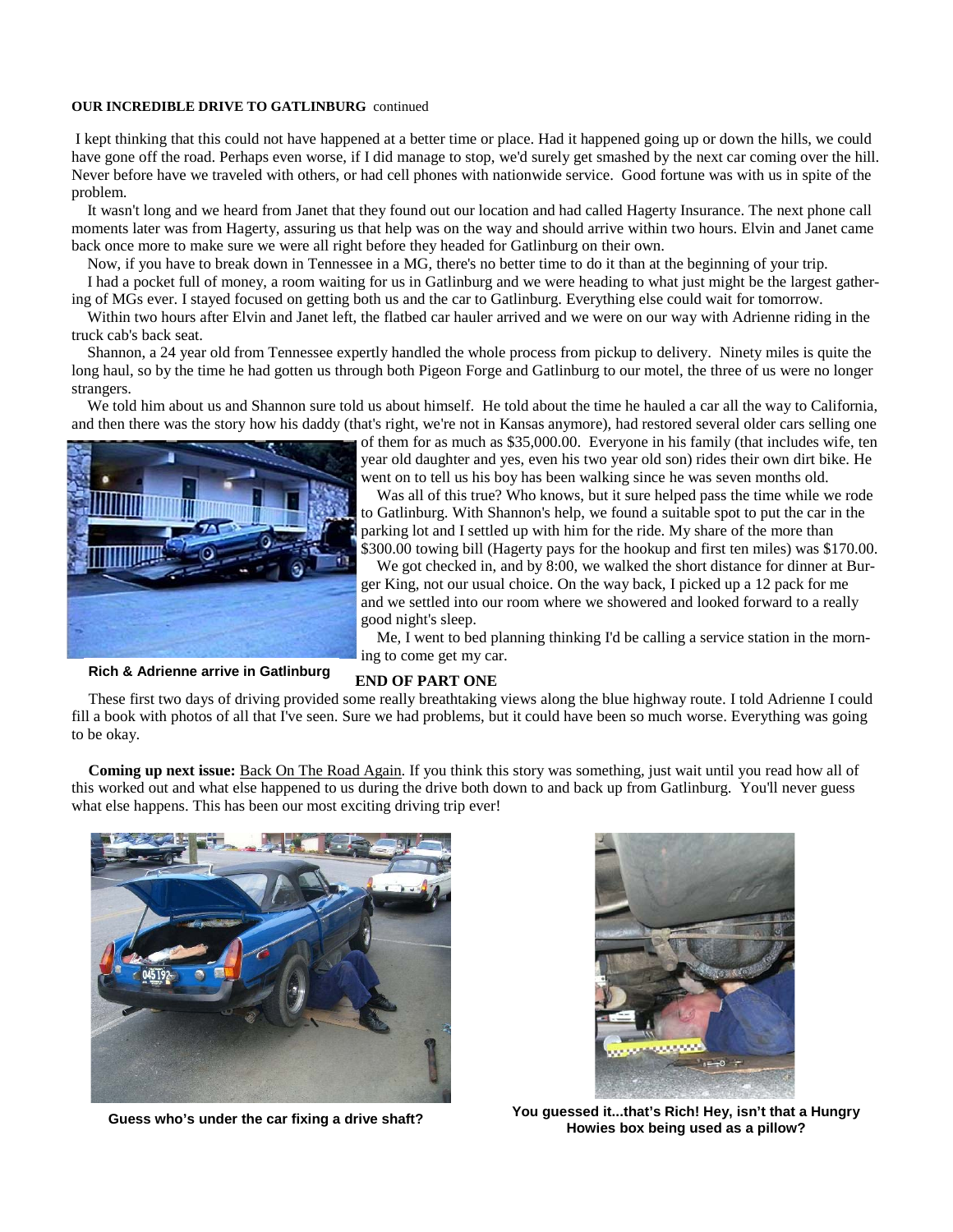**PART 2** 

*By Rich Wagner*

 Last month, I wrote about our two day drive that got interrupted by a broken drive-shaft some ninety miles short of Gatlinburg. Thanks to modern cell phones and assistance from others in our group, we still managed to arrive at our motel before dark. Although many other cars were trailered to "MG 2006," most weren't equipped with flashing lights like our trailer was. Once we were settled, I went to bed expecting to be looking for a service station in the morning. Now the story continues, and here's how everything turned out.

When I awoke, my first thought was, "I can take that drive-shaft off myself," it's just eight bolts & nuts. Since I had the tools and clothing to work on my car, I was outside before daybreak to get started. My only real concern? Doing the job safely!

 Just a short distance from my car, was a building under construction. Although the gate was locked, I took the block that had been left outside to stop the gate. Through the fence, I was able to reach a short 4 X 4 timber and with that 4 X 4 under my jack, it raised the car high enough to place the cinder block next to the jack and lower the car onto it.

 I used some stones to block my wheels and broke down some cardboard boxes placing them under the car. Because I expected to be under the car for a while, an empty pizza box worked well as a head rest.

 Less than thirty minutes later, the parts were removed and left lying next to my car. I put the placard with the club's logo and our name on the windscreen, leaving the car up on the jack. It was eight o'clock, time for breakfast.

 We walked down to the Pancake House to have breakfast that morning and while waiting in line, watched the action with all the MGs on the street. We said hello to several club members including Mary and Eric Marshall and after enjoying French Crepes for my breakfast, returned to the motel to begin hunting a replacement drive-shaft.

 Of course, none of the vendors had a drive-shaft, and after calling all the local junk yards, my last chance seemed to be University Motors. When John Twist couldn't help, advising us to call Moss Motors, it began to look like I'd have a real problem getting my car fixed.

 Seeing no other choice, I went back to the motel office to see about renting a car. This was perfect timing, because all my problems were about to disappear.

 I was on the phone calling "Hertz" in the lobby when several people came in saying they needed to contact a guest whose name was Rich Wagner. "I'm Rich Wagner" I said, and was introduced to Chuck Hamilton. Chuck had come to "MG 2006" and seeing my car, wanted to help telling me that he had a spare drive-shaft at home. He was going home that day anyway, but would return with a drive-shaft in the late afternoon. Adrienne came into the office and I was able to introduce her to Chuck and share the good news that he was going to help. He asked us where we had broken down and when I told him the area was known as "Clinch Mountain," Chuck smiled saying, "that's where I live." "What a great day," I thought to myself as we left the motel lobby. Everything would be fixed tomorrow.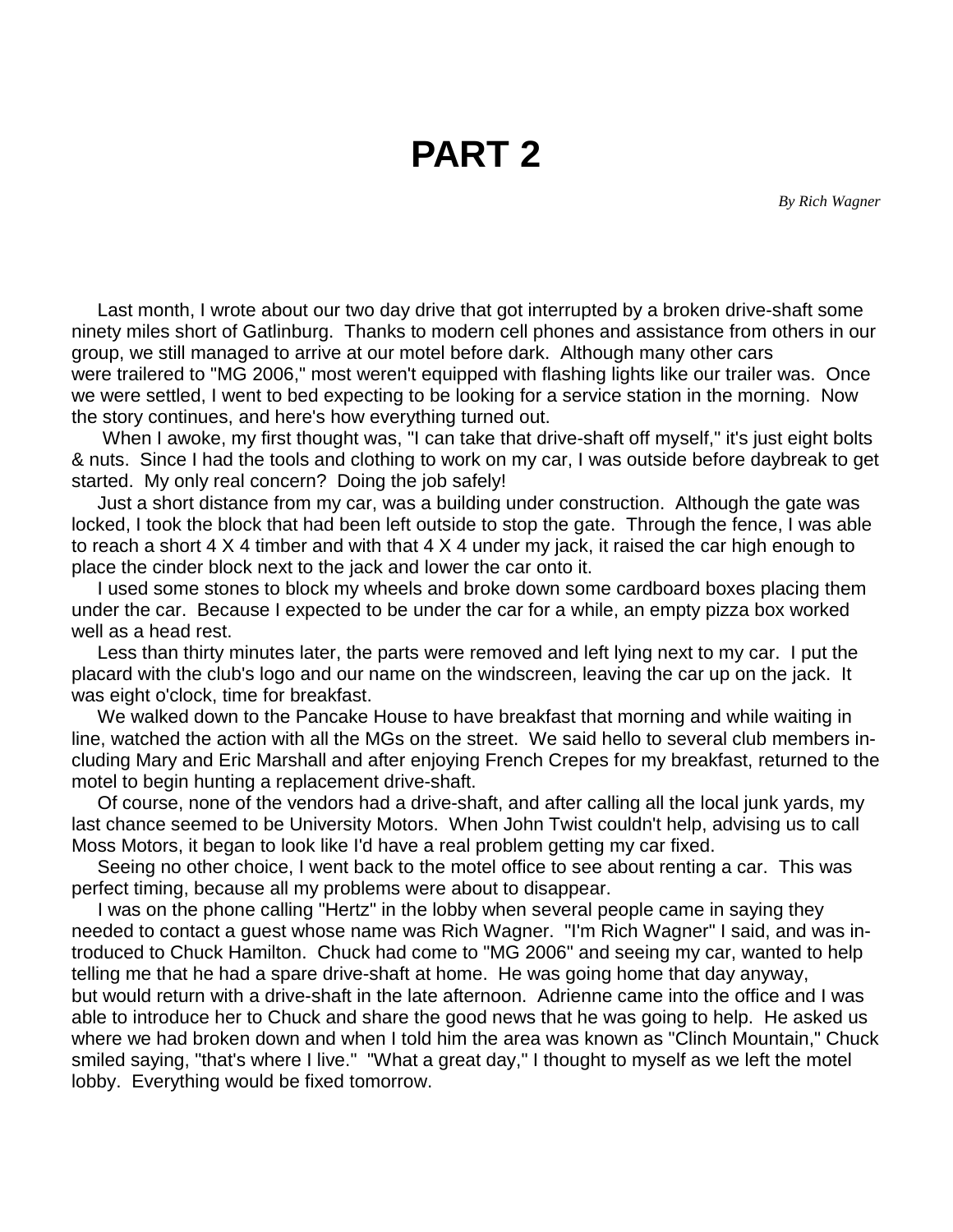Having the whole day to ourselves, Adrienne wanted to explore the area so she took the trolley into town. As for me, it was going to be really hot and I still had plenty of cold beer in the motel room fridge. Yes, it was turning out to be a very good day, and I spent it checking out the cars and watching TV in the room.

 Dinner that evening was with Elvin and Janet Davis and we walked down to "Calhoun's" for chicken and ribs. Returning to the motel lobby, I discovered that just as promised, my replacement drive-shaft was there waiting for me. Not just an old part off of an old car, this driveshaft looked like new. Wrapped in toweling, Chuck had supplied a complete set of locking nuts & bolts and even extra gloves to keep my hands clean. "The kindness of strangers," I thought to myself. As long as there wasn't something else wrong with the car, we'd be back on the road tomorrow.

 Up early on Friday, I improvised a holder for my small flashlight and got busy right away installing the new drive-shaft. Just in time, Joe Stuban stopped by to see how I was doing and with him putting the car in and out of gear, I tightened all the bolts in no time. After the jack was removed, I drove the car to make certain that everything seemed okay, which thankfully it did. I put my tools away, parking the car out in front not realizing that I was about to have another incredible experience. That's when I met Jennifer.

# *Now don't go getting the wrong idea; it wasn't that kind of experience. My Wedding Anniversary was the following day, and yes, I am very happily married to my best friend Adrienne. Now back to my story.*

 Jennifer McCarter was the midnight shift clerk at our motel and she was just getting off work when we met. Stopping to say hello, she told me she had owned an MGB back in 1966. I'm always thrilled to meet others who like myself, had one of these cars back when they were nearly new, but this was the first time the owner had been a girl! I soon learned that this had been her very first car and she was just 16 years old when her father bought her a three year old, 1963 MGB. I could hardly imagine any father buying a MG for a 16 year old son, but for his daughter?

 As she began relating her memories of that car and her father to me, the spontaneity was so good that I pleaded with her to allow me to record it. Thankfully she did, and for more than 15 minutes, she told about her experiences while I explained to her about my recent problem with the drive-shaft. What made this so exciting was that when I played it back later, the unrehearsed conversation was flawless.

 With the car repair finished and the sun shining, it was time to wake up Adrienne. When Joe Stuban had left earlier, we agreed to meet together later for breakfast. I wanted to have my French Crepes once again, so we met them at the same Pancake House later that morning. I was just beaming as I told them of my encounter with Jennifer and how our car was good as new again. What a great day this had already been and it wasn't even ten o'clock in the morning. That evening, we had all agreed to meet for dinner but this time, the weather had changed and it was raining. What we didn't know was that most of the scheduled banquets were also nearby and the parking lot was full. Making this worse, the entrance to the parking area was "One Way" and a vehicle was blocking the exit, forcing people to attempt to drive back down against cars trying to drive up. This was crazy, especially in a downpour and when we found another place for dinner, we called the others, telling them we'd see them tomorrow.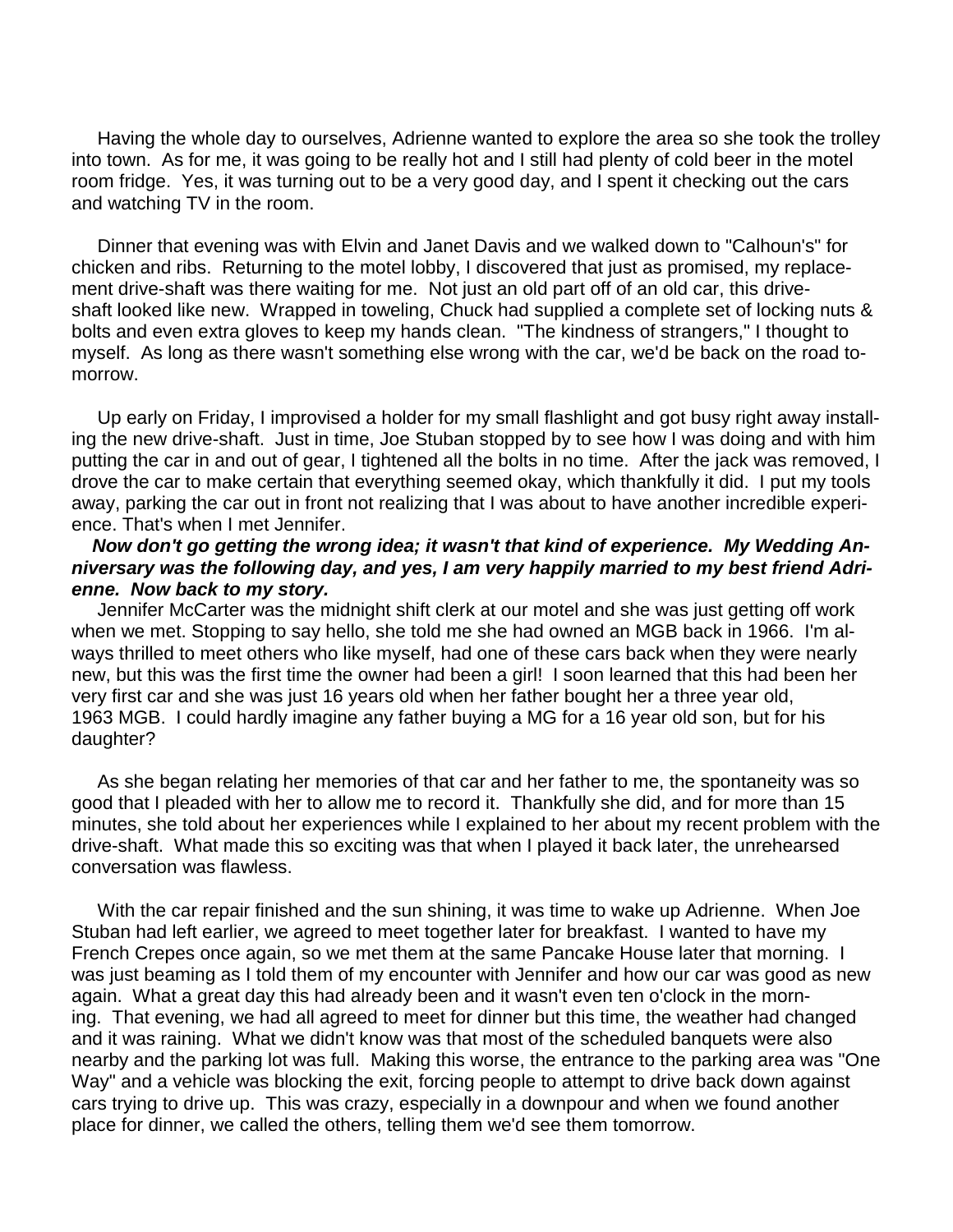Saturday, the six of us, The Stubans, The Davis' and Adrienne and me, headed off in our three MGBs with the Stubans in the lead for our own little road trip into the Smoky Mountains. The drive began with an ice cream stop and wanting to keep out of the sun, I parked our car in the trees with about a dozen bikers. I soon learned that these people were actually all related to oneanother and had gathered in Tennessee for a family reunion on wheels. What a great idea. Saturday evening, Adrienne and I celebrated our wedding anniversary far away from the tourist areas at a hilltop restaurant. Since we had begun our life together in 1991 driving an MGB, it seemed only fitting that 15 years later, we'd still be on another driving trip.

## **Tomorrow, everyone is heading for home, leaving us on our own. But that's another story.**

 I was up early Sunday, to say good-bye to the Elvin, Janet, Joe and Ellen as they began their drive home via I-75. Our drive home started out nice but then it rained. As we entered Kentucky, the water was gushing down like small waterfalls on both sides of the road. Our car stays nice & dry sitting in the rain, but driving in it is another story. A steady drip began working it's way down the door seals and we put towels on our legs to catch the water. With the wipers running on high, I was just able to see with the windows steaming up. Still, it really wasn't so bad once we got accustomed to it.

 Looking for a place to have lunch, we found ourselves right back at "Pine Mountain," the same place we had stopped going down. No sooner were we inside when the sky opened up again so we had ourselves a long leisurely lunch. While we waited for the rain to subside, we couldn't help but wonder how the others were doing driving on I-75 in all this rain?

 It was late evening before we finally reached Portsmouth. No sooner had we sat down for dinner when my cell phone rang; it was Ellen Stuban calling to let us know that they were already home! It turns out they had pleasant weather all the way home and not the steady rain like we had. Wow, we thought, we're only half way home and they're already there.

 Up bright and early, we were back on the road by 9:00 AM. This was a beautiful morning for a drive and since we were alone, I looked forward to stopping along the way at those dilapidated buildings we had seen going down. Badly weathered and showing much neglect, they were extremely photogenic with a beauty that can only come naturally. For us, driving these deserted byways as they cut through rural America is exactly what we enjoy most about owning a British Sports Car.

 It was 1:00 PM when we stopped in Mt. Victory for lunch and pulling into the parking area, we spotted a Shelby Cobra. What a great photo opportunity I thought, "The Overpowered meets the Underpowered." Even more surprising, when Adrienne walked around the car, she discovered that it had Hawaiian license plates! Sure enough, there I was with my camcorder in hand when out comes this Hawaiian guy to say hello. It turns out that in his younger days, he had owned an Austin Healey 100/4 and he shared old memories of racing it up the mountains in Maui. He and his wife Miki had just stopped for lunch and invited us to join them. During lunch, we learned that they have traveled all over the United States and Canada in one of their two Cobras where they compete on racetracks with others in the Shelby Club. They were headed for Dearborn, so after a leisurely lunch and small talk, we got back on the road and for nearly 60 miles, they followed our MG. When we reached Findlay, we waved good-bye as their Cobra really got moving on I-75.

 Already three o'clock, we decided that we needed to pick up the pace and continue the rest of the way on freeways. South of Toledo, we took I-475 towards U.S.23 and maneuvered through heavy truck traffic before finally getting into Michigan.